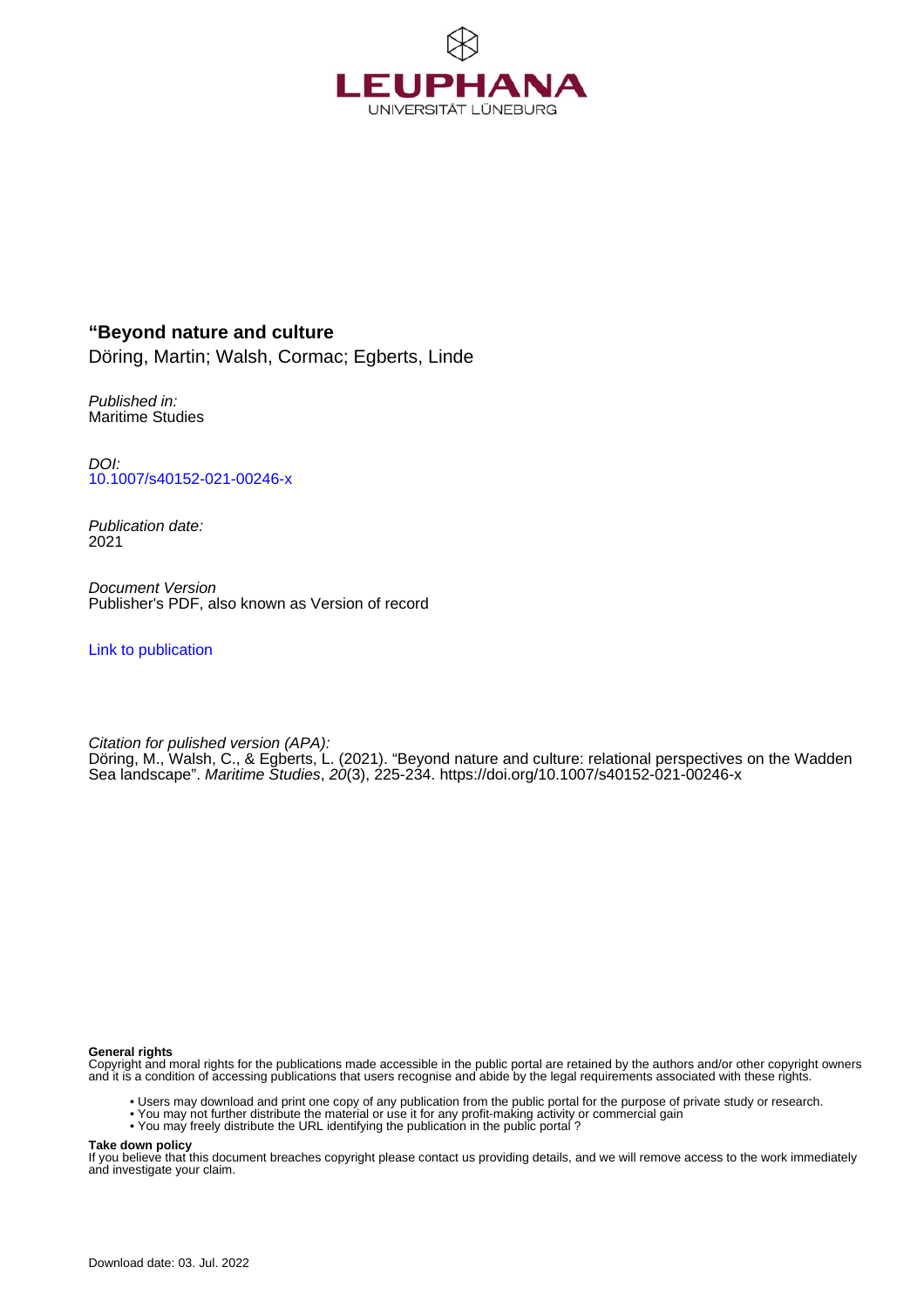#### **EDITORIAL**



# **"Beyond nature and culture: relational perspectives on the Wadden Sea landscape"**

**Martin Döring1 · Cormac Walsh1,2 · Linde Egberts3**

Accepted: 21 September 2021 / Published online: 2 October 2021 © The Author(s) 2021, corrected publication 2022

## **Introduction**

Relational approaches offer a productive way of questioning and deconstructing prevailing ideas around nature and culture. How are nature and culture drawn together or pushed apart through spatial, social, political, administrative and cultural practices? How do nature-culture dichotomies become embedded in the landscape and how can they be challenged and overcome? What meanings, values and power structures inform these processes underlying the construction of "hybrids of nature and culture" (Latour [1993](#page-9-0): 10)? In this case, we look at the Wadden Sea and inquire if there are any other ways of engaging with these hybrids in contexts of heritage, nature protection or management. These are just some of the questions the contributions in this special issue for Maritime Studies engage with. They provide theoretically stimulating, methodologically innovative and empirically saturated perspectives on what the Wadden Sea coast is beyond its framings and the practices that  $perform(ed)$  and materially constitute $(d)$  it in the way it currently exists. First steps in this direction were made during the panel "Beyond nature and culture: relational perspectives on the Wadden Sea landscape" at the MARE People & the Sea X conference held in 2019 in Amsterdam. The panel attracted fve interesting talks dealing with the various nature-cultures (Jones [2009a](#page-8-0)) of the Wadden Sea out of which the need emerged to empirically expand and conceptually deepen the research presented. Discussions following the panel at Amsterdam led to the idea to open up the discussion and include colleagues who also hold an interest in researching nature-cultures from a relational point

 $\boxtimes$  Martin Döring doering@metaphorik.de

- <sup>1</sup> University of Hamburg, Hamburg, Germany
- <sup>2</sup> Leuphana University Lüneburg, Lüneburg, Germany
- <sup>3</sup> Vrije Universiteit Amsterdam, Amsterdam, Netherlands

of view. This fnally developed into the present special issue that comprises four papers presented in Amsterdam plus three additional ones from colleagues who kindly agreed to be part of our collective endeavour.

In addition to outlining the origins of this special issue, another aim of this editorial is to provide a brief introduction to the basic aspects of a relational approach to landscape and nature-culture relations. We argue that a relational understanding and relationally inspired analyses offer the opportunity for innovative approaches that help to transcend the still prevailing and well-established boundary between nature and culture at the Wadden Sea. This also concerns the current research landscape dealing with this intertidal landscape in which rich scientifc analyses and the many studies on its socio-cultural dimensions have brought about an abundance of highly interesting and relevant insights. Although a small number of relational studies have previously been published (Krauß [2005;](#page-9-1) Egberts [2018](#page-8-1); Döring and Ratter [2018](#page-8-2); Walsh [2018](#page-9-2), [2021a](#page-9-3)), the separated investigation of Wadden Sea natures and cultures still prevails. This has inspired the authors in this special issue to take frst steps towards relational analyses of this intertidal landscape building on previous work at the Wadden Sea from across the environmental humanities and social sciences.

The relational research undertaken here is implicitly and explicitly informed by a diverse range of thinkers such as Latour ([1993,](#page-9-0) [2007](#page-9-4)), Callon ([2011\)](#page-8-3), Law [\(1993](#page-9-5)), Mol [\(2002,](#page-9-6) [2021\)](#page-9-7), Castree ([2005](#page-8-4)), Whatmore [\(2002](#page-10-0)), Thrift [\(2007](#page-9-8)), Hinchlife ([2007\)](#page-8-5), Murdoch [\(2005\)](#page-9-9), Harvey ([1996](#page-8-6)), Robbins ([2007\)](#page-9-10) and Owain and Cloke [\(2002\)](#page-8-7), as well as more recent work on relational values in nature conservation (Stenseke [2018](#page-9-11)). Stemming from diferent disciplines and working in various empirical felds, they converge in the fact that they conceive relational analyses of environment, nature and society as the next analytical and empirical step to be taken to adequately meet the requirements as currently set out by the Anthropocene (Horn and Bergthaller [2019](#page-8-8)). Engaging with "the livingness of [the human and non-human] world"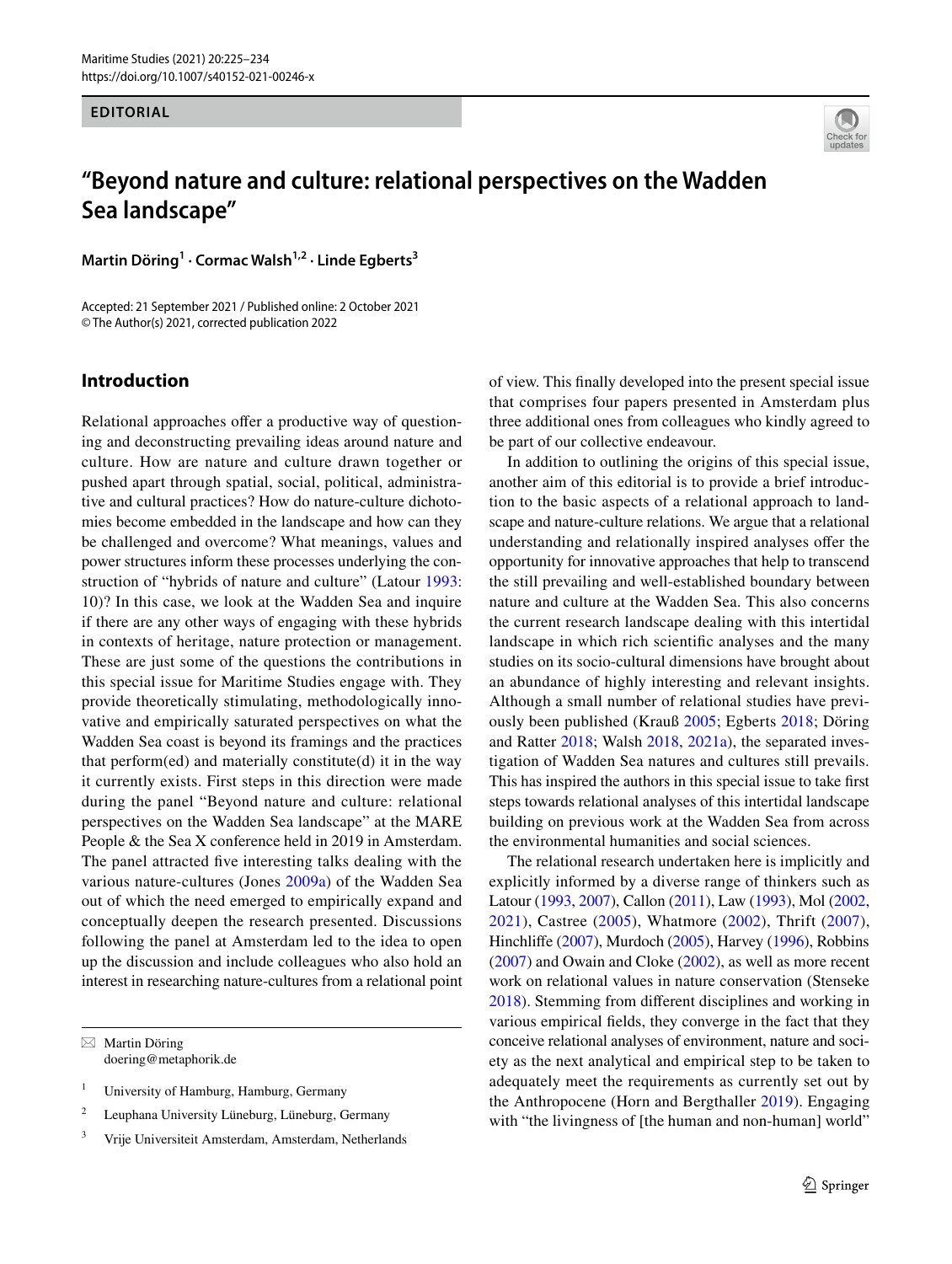(Whatmore [2006:](#page-10-1) 602) holds interesting implications and the potential to open up new perspectives on present issues and problems such as coastal protection on the German Wadden Sea coast. Here, diking is still the *ultima ratio* while a more relational approach in terms of nature-based solutions seems to be slowly gathering momentum (Walsh [2019\)](#page-9-12). To blur the existing relation between nature and culture by measures such as opening the dikes to enable amphibious landscapes (Reise [2015\)](#page-9-13) where nature and culture can mingle and in which coastal inhabitants could explore new ways of living with the dynamics of this landscape remains a difficult socio-technical challenge. Even more, looming climate change challenges the 'endiked' dichotomy between land (culture) and the mudfats (nature) as sea level rise seems to make it necessary to increase the footprint of hard coastal defences, reaching out into the territory of the protected salt marshes and mudfats. An artifcial separation between spaces of 'pure nature' in front of the dikes and 'spaces of culture' behind the dikes is reinforced through conservationists' concerns to minimise all human intervention in the landscape and a structural, engineering approach to coastal defence (Walsh [2018](#page-9-2)). Notions of nature are themselves contested in this context (MacNaghten and Urry [1998](#page-9-14)). The papers in this special issue show how relational perspectives on nature and landscape are beginning to infuence policy and practice in coastal management and nature conservation at the Wadden Sea.

A further aim of this editorial is to introduce the papers published in this special issue. We situate them within the relatively broad and sometimes heterogeneous feld of relational approaches while also attempting to point to convergences among them. All papers have a strong theoretical base revolving around concepts of 'multinatural' ontologies, situated knowledge(s) and the politics of nature (Choi [2006](#page-8-9)). Furthermore, they share a common interest in empirically exploring the potentials and methodological requirements of a relational approach, to tease out what entanglements of nature and culture go into the making of the Wadden Sea. The authors will thus illustrate the relevance of thinking the Wadden Sea relationally, and by doing so suggest that it is a valuable scope for furthering the current scholarship devoted to this compelling intertidal landscape.

In the next section, we start with an introduction to our common site of investigation. We provide an insight into the geographical, historical and cultural dimensions of the Wadden Sea and its coastal hinterland and trace some of the recent developments in this trilateral coastal landscape. We then continue with an overview of research undertaken on relationality and the concept of nature-cultures. Here, our scope is a mix of research undertaken in the felds of geography (Murdoch [2005\)](#page-9-9), actor-network theory (Latour [2007](#page-9-4)), science and technology studies (Barad [2007\)](#page-8-10) and non-representational theories (Thrift [1996](#page-9-15)). We then summarise the insights provided by each paper and explore their convergences which will help us to tease out possible openings for future research to be undertaken at the Wadden Sea coast.

### **The Wadden Sea—a multifaceted coastal landscape**

The Wadden Sea is a dynamic coastal landscape that extends over a length of 450 km from Den Helder in the Netherlands, along the full length of the German North Sea Coast to Blåvands Huk in southwest Denmark. The coastal landscape comprises sandy barrier islands, tidal mudfats, salt marshes, beaches and reclaimed marshlands (Oost et al. [2012](#page-9-16); Schepers et al. [2021](#page-9-17)). The origins of the Wadden Sea may be traced to the early Holocene, a period of slowly rising sea levels following the last ice age, approximately 8000 years ago. It is thus relatively young. It nevertheless has had a varied history, characterised by contingent interactions between natural and human factors across multiple time scales (Reise [2014](#page-9-18)). Many larger animals such as aurochs and wild horses have been hunted to extinction on the one hand. New species, on the other hand, have arrived over the past centuries through maritime globalisation and still do so. The Wadden Sea of today is the resting place for millions of migratory birds on their annual travels from the coast of Africa to Greenland and Siberia (Boere and Piersma [2012](#page-8-11)). The tidal landscape in front of the dikes is recognised as a unique, ecologically rich ecosystem of outstanding natural value. Following decades of international cooperation and conservation efforts, the Wadden Sea was designated as a UNESCO World Heritage Site in 2009 (Reise et al. [2010](#page-9-19); Enemark [2021](#page-8-12)). From a nature conservation perspective, it is recognised as one of the last remaining large-scale natural landscapes or areas of 'wilderness' in central Europe (Rösner [2018;](#page-9-20) Stock [2020](#page-9-21)) (Fig. [1\)](#page-3-0).

The geomorphology of the coastal landscape has, however, been transformed over a period of more than one thousand years by dike construction practices, land reclamation and drainage as well as catastrophic storm foods (Meier et al. [2013](#page-9-22)). A storm food dated to the 16th of January 1362 led to the loss of Rungholt, an important trading centre of its time in Northern Friesland. Occupying a similarly important place in the collective memory of the region is a storm food in 1634, which according to historical records was responsible for the loss of almost 10,000 lives and forced the abandonment of the island of Strand to the sea (Quedens [2010](#page-9-23)). In the Christmas food of 1717, the village of Itzendorf at the coast of Eastern Friesland was lost (Jakuboski-Tiessen [1992\)](#page-8-13). In the last century, storm food events in 1953 (the Netherlands) and 1962 (Germany) led to the loss of life and considerable damage to property and farmland along the coast. Memories of catastrophic storm surges, their impact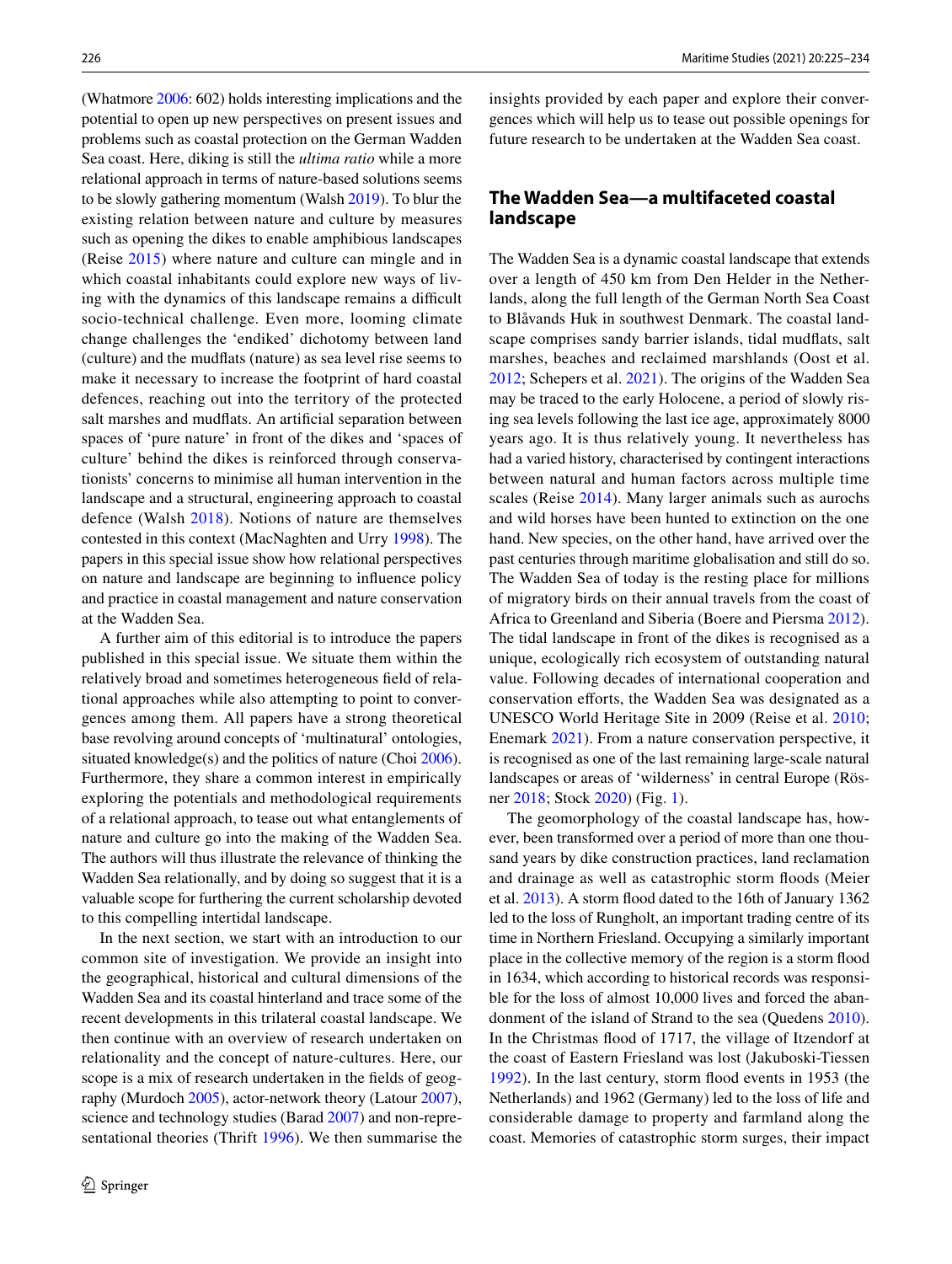

<span id="page-3-0"></span>**Fig. 1** The Wadden Sea coastal landscape and World Heritage Site © Common Wadden Sea Secretariat

on coastal communities and the struggle against the sea are an integral part of a common historical imaginary of the North Sea as a hazardous, unpredictable and unforgiving landscape (Ritson [2018:](#page-9-24) 26; Ratter and Walsh [2019](#page-9-25)).

In the eyes of many of those living at the coast and on the islands, the Wadden Sea is a manmade landscape with a meaningful cultural history (Steensen [2018](#page-9-26), [2020;](#page-9-27) Walsh [2018](#page-9-2), [2020\)](#page-9-28). It is only since coastal communities began to feel secure, behind modern dikes and other hard defences that a paradigm change has occurred from the protection of the people from the wild nature of the North Sea to the protection of the vulnerable nature of the Wadden Sea ecosystem from the destructive infuence of human society (Reise [2014\)](#page-9-18). In the course of the history of the North Sea (Pye [2015\)](#page-9-29), the primary dike-line has taken on a symbolic meaning as a line of separation. It is thus not just a powerful material boundary separating the land from the sea but was for a long time considered the boundary between civilisation and wilderness, between a regulated and structured 'inner world' and a wild, unpredictable 'outer world' beyond the dikes (Allemeyer [2006](#page-8-14); Fischer [2011\)](#page-8-15). In the contemporary period, the dike-line continues to constitute a 'hard boundary', particularly in Germany and the Netherlands, through which an artifcial, constructed boundary between nature and culture is maintained and reproduced (Krauß [2005;](#page-9-1) Egberts [2018;](#page-8-1) Walsh [2018,](#page-9-2) [2021a\)](#page-9-3). From a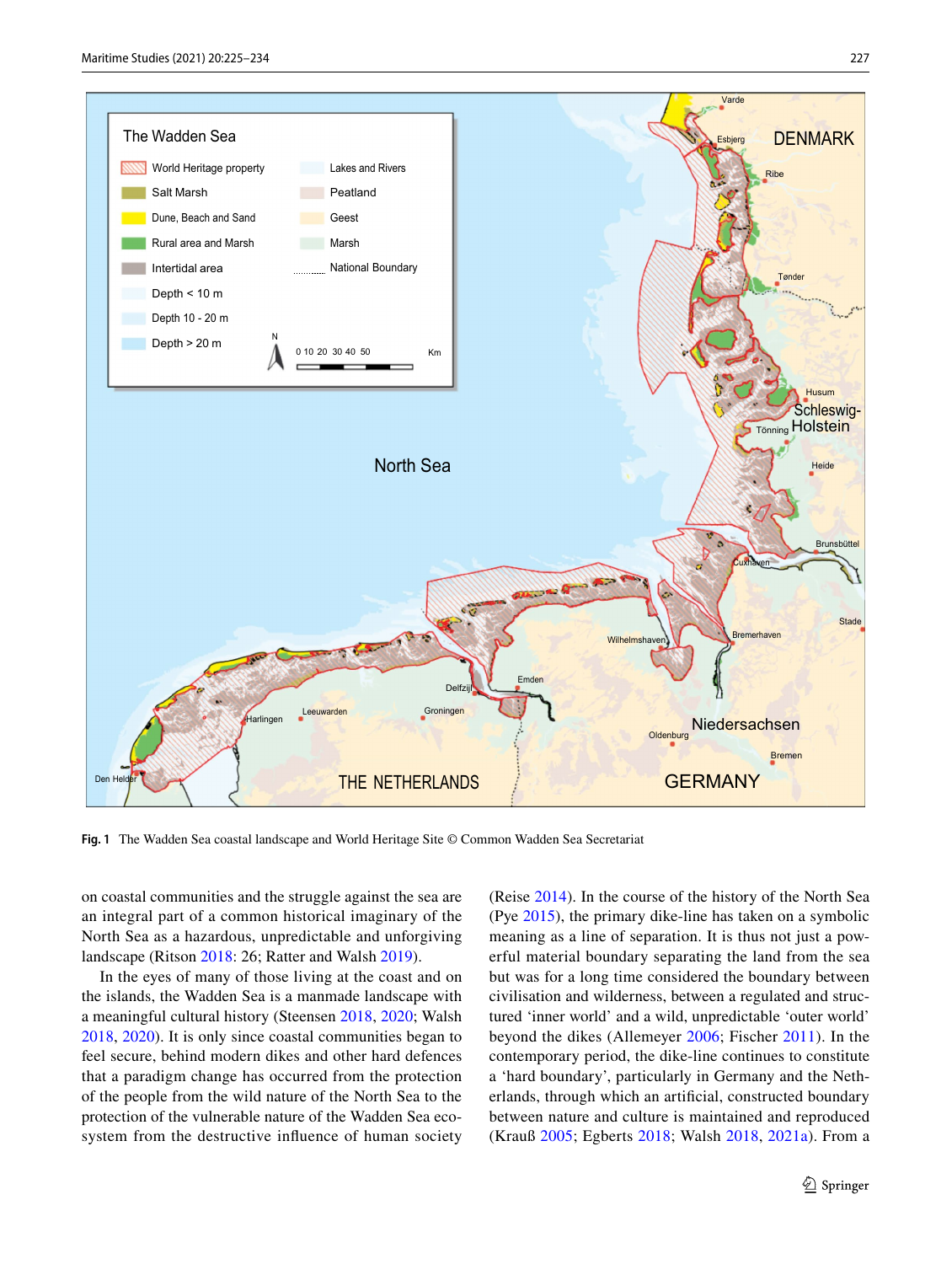cultural-historical perspective, however, the Wadden Sea is understood as a cultural landscape, both in front and behind the dikes (Fischer [1997](#page-8-16); Egberts and Schoor [2018](#page-8-17)).

Furthermore, the Wadden Sea constitutes a transboundary area of conservation with a long, if times turbulent, history of cooperation and knowledge exchange among scientists, policy-makers and practitioners (Enemark [2021\)](#page-8-12). It is protected as an ecosystem of international importance. The close cooperation at the trilateral level, notwithstanding, it is nevertheless possible to identify diverse and, at times, divergent understandings of nature, landscape and nature-culture relations in each national and regional context (Walsh [2021a\)](#page-9-3). The nature of the nature to be protected varies across the Wadden Sea, with varying emphasis on the pristine, naturalness of the landscape, the experience of openness and vastness, or the darkness of the night sky (VROM [1999\)](#page-9-30). At times and in places, the focus is on the interweaving of natural and cultural heritage, while in other contexts, the undisturbed quality of the ecosystem and the minimisation of human infuence are sought as the principal goal of management efforts. This overall diversity of the Wadden Sea with its various meanders between nature and culture is a fascinating topic to be analysed from a relational point of view. A conceptual overview of relational understandings of nature and culture in the next section will provide a conceptual grounding for the papers of this special issue that in most cases adopt a place-based perspective and engage with the sometimes contested and diverse naturecultures of the Wadden Sea as situated between the local and the global (Wöbse [2017](#page-10-2); Walsh [2020](#page-9-28)).

### **Relational approaches—origins and conceptual aspects**

The dichotomy between nature and culture has been challenged for quite some time by various scholars such as Haraway ([1985\)](#page-8-18), Latour [\(1993\)](#page-9-0), Descola [\(2013\)](#page-8-19), Castree [\(2005](#page-8-4)) or Whatmore ([2002](#page-10-0)), and has continued to inform current critical research in geography and beyond (Thrift [2007](#page-9-8)). Looking back on the development of relational approaches, it is interesting to see that the impulse for questioning this dichotomy seems to originate in the social sciences. However, even this story is manifold and a closer look at its research history shows that relational understandings of nature and culture were studied by scholars working in the second wave science and technology studies from the 1960s who engaged with physics (Barad [2007](#page-8-10)), medicine (Mol [2002](#page-9-6)), biology (Dupré [2021\)](#page-8-20), microbiology (O'Malley [2014](#page-9-31)) and systems approaches in genomics (Döring et al. [2018\)](#page-8-21). They indicated that the improved technologies revealed an enhanced understanding of exchange between complex biological systems and their surroundings corroborating the idea that there is no unambiguous divide between "the living community of the world and its material environment" (Jones [2009b:](#page-8-22) 2). As a result, all sorts of processes of life connect and should not be conceived as independent or autonomous belonging either to nature or culture. On the contrary, both are interrelated and constituted by human and non-human interaction. Comparable aspects have also been shown by historians with regard for example to change of climate zones or extreme meteorological events (Behringer [2009\)](#page-8-23). They have revealed that the interrelation between natural and social systems has always been far greater than expected. This has led landscape scholar Ingold [\(2005:](#page-8-24) 506) to conclude that "history is comprised by the interplay of diverse human and non-human agents in their mutual relationships." Historian Chakrabarty [\(2009\)](#page-8-25) has similarly argued for the need to move beyond the distinction between human and natural history. Indeed, biologist Reise [\(2014](#page-9-18)) has set out an explicitly relational history of the Wadden Sea, calling for attention to the contingent interactions between humans and natural processes over a period of almost 10,000 years.

As a result, emphasis in relational research has been put on characterising the manifold entanglements (Harrison et al. [2004](#page-8-26)) between the human and the non-human as being constitutive for the dwelt-in life-world (Ingold [2000](#page-8-27)): interactions are conceived as multifaceted, they work on various spatial scales and contribute to inter-emergent structures that mutually shape and reshape each other. Such a perspective rejects the idea that nature is an entity external to society and emphasises the fact that it is discursively articulated and materially entangled through vital processes (Choi [2006](#page-8-9): 5). This yields inasmuch consequences as nature, culture, space and place should no longer be conceived as discrete entities, but as "something that is always dependent on the processes and substances" (Murdoch [2005](#page-9-9): 19) creating them. Hence, physical, biological, social, cultural processes and substances emerge out of relations and structure them: they represent "confgurations of relative 'permanences' […]" (Harvey [1996:](#page-8-6) 294). In this view, nature and culture are drawn together in specifc places and spaces such as the Wadden Sea and become a reservoir of semi-permanent assemblages (Müller [2015](#page-9-32)) constituted by interrelations and articulated through practices and representations (Latour [2018](#page-9-33)).

One way to study and disentangle the processes constituting these relatively permanent assemblages is to analytically foreground the hybrid ontology of nature. This hybridity results, as we have seen, from the various interactions among heterogeneous actors who co-construct and re-confgure specifc forms of nature-cultures. It is, furthermore, important to note that the idea of nature in this context does not represent an essentialised pre-given, but that it is a dynamic entity open to becoming something diferent "when the actors [involved] perform diferent practices that shape or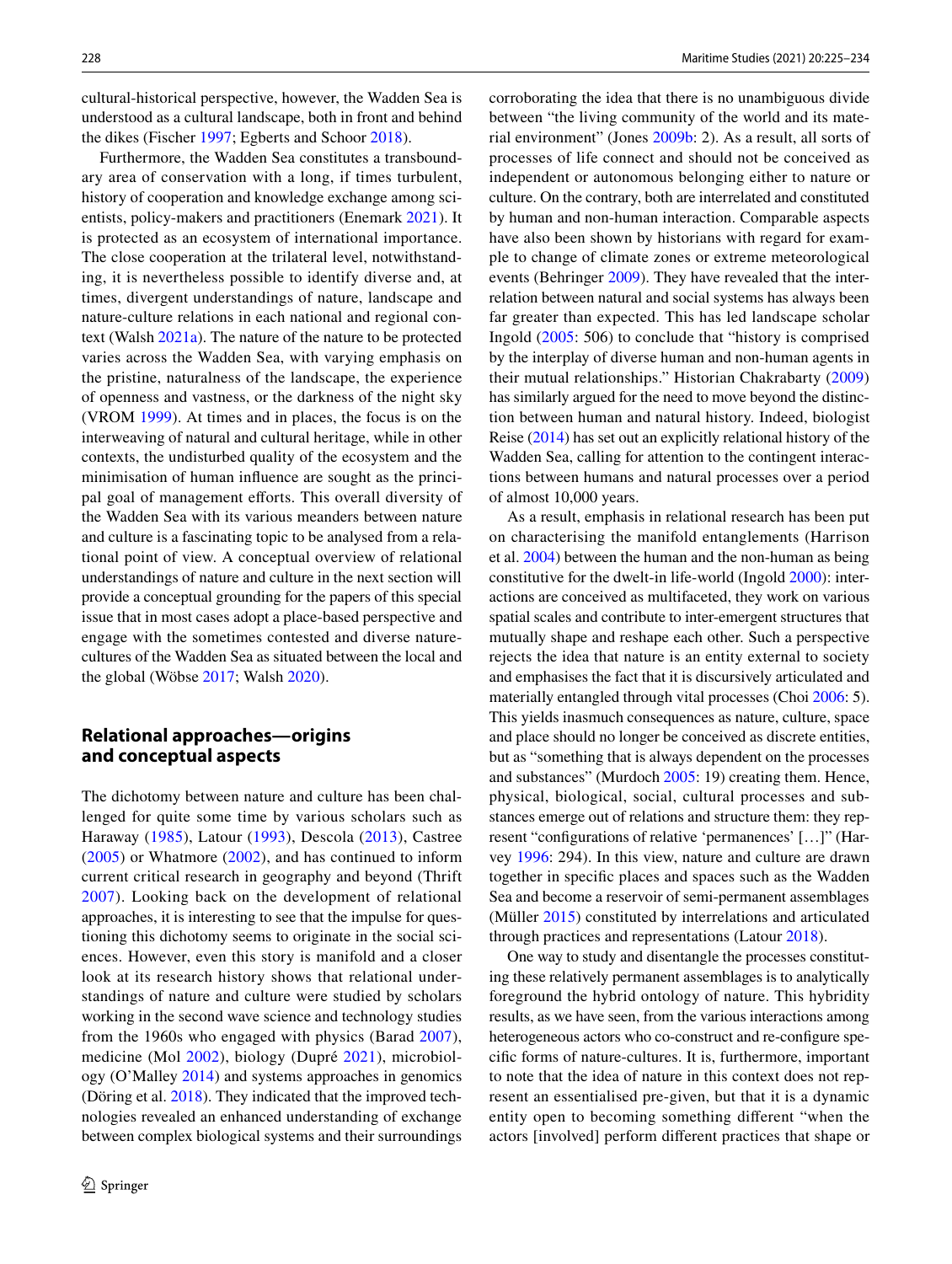re-shape" (Choi [2006](#page-8-9): 9) it through their practices. It is therefore important to analyse the various practices and representations that construct these hybrids of nature and to ask how they came into being and why some of them are preferred over others. In sum, for relational analyses, nature does not represent a transcendental or ontologically fxed entity, but it is a situated and specifc construction or discursive articulation informing one assemblage that highlights one powerful ordering of nature (Lorimer [2015\)](#page-9-34) while there are indeed multiple natures around (Mol [2002](#page-9-6)). These multiple natures are of interest here, and we will see how these are drawn together and constructed in the spaces and places of the Wadden Sea where nature protection and the sciences have managed to develop the powerful idea of what nature actually is.

Another way to relationally study the various assemblages—to be understood as an ontological framework in which entities exist but are conceived as fuid, malleable and holding various functionalities at the same time (Buchanan [2020](#page-8-28))—of the Wadden Sea is to investigate the numerous knowledge(s) through which they are constituted. Although the dominant images and ideas of the Wadden Sea have primarily been produced through the modern scientifc epistemology of scientifc knowledge, local place–based forms of knowledge(s) as based on a tacit rationale (Polanyi [1966\)](#page-9-35) exist as well. Such aspects have been revealed by post-structuralist and feminist scholars who challenged the rationale of an objectively accessible and universal foundation of knowledge and opted for situated and embodied understandings of knowing the natural environment. Revealing these placebased knowledges is another task of a relational approach that aims at showing that besides so-called experts nonexperts such as coastal inhabitants also possess diferently structured but nevertheless valuable ways of knowing the Wadden Sea. These can, for example, provide complementary biological knowledge or assist in designing management strategies for place-based climate adaptation (Döring and Ratter [2018](#page-8-2)). Recent research has furthermore helped to deconstruct the expert/layperson through greater recognition of the tensions, contradictions and inconsistencies inherent in diverse scientifc and professional perspectives and of the extent to which practitioners often embody both expert and place-based experiential perspectives (Köpsel et al. [2017](#page-9-36); Walsh [2019\)](#page-9-12).

A third route to study the relational assemblages of the Wadden Sea addresses the politics of nature in the context of the environmental sciences and management. Such an analysis is devoted to the question of who has the power to relate humans and nature in what ways. Normally, this task is performed by scientists, policy-makers and other organisations such as NGOs in the context of conventional modes of environmental management (De Jong [2016](#page-8-29); Seijger et al. [2016](#page-9-37)). Facilitating participation of individual citizens and

local communities is a more challenging task, however, and it is necessary to refect on the balance of power among and within stakeholder groups and how particular narratives, concepts and discourses become dominant in such settings. It is thus important to study how their perspectives have or could become part of the various management and decision-making processes and whether the procedures of environmental management are characterised by an honest inclusion of non-experts (Van der Molen et al. [2016\)](#page-9-38). This touches upon previous aspects asking what nature hybrids are enacted and how they structure the science-policy interface (Runhaar et al. [2016](#page-9-39)).

To sum up, in this brief overview, we have sought to provide insight into the various conceptual dimensions of relational approaches as they apply to questions of nature, landscape and environmental management. It is evident that relational approaches emphasise the co-constitution and joint entanglement of diferent phenomena. They are informed by research undertaken in actor-network theory (see Latour [2007\)](#page-9-4), non-representational theory (see Simpson [2020\)](#page-9-40), post-structural theories (see Deleuze and Guattari [2013\)](#page-8-30) and science and technology studies (see Whatmore [2002\)](#page-10-0), and based on the rationale that the world is not a composition of separate objects or units that interact on diferent levels and in distinct ways. A relational approach contradicts reifcation and states that things or entities only possess a meaningful existence in the interconnection between humans and non-humans. These develop into more-or-less stable or powerfully maintained assemblages through which things are composed but are also open to change. Consequently, any reductionist explanation is rejected in favour of dispersed relationalities between humans and non-humans: the focus is on how things are entangled, in what ways semipermanent assemblages are developed and how these relations are articulated via practices and representations.

# **Re‑assembling the Wadden Sea: a collection of entangled papers**

The Wadden Sea represents a more-than-human "meeting place" (Massey [1991](#page-9-41): 28) while also being an enabler of this special issue which consists of eight papers that draw on empirical research undertaken in the Wadden Sea region. Stemming from various disciplines such as the environmental sciences (Schepers et al. [2021](#page-9-17)), tourism research (Liburd et al. [2021](#page-9-42)), anthropology (Hörst [2021](#page-8-31); Krauß [2021](#page-9-43)), ecocriticism (Ritson and De Smalen [2021\)](#page-9-44), heritage studies (Egberts and Riesto [2021](#page-8-32)) and environmental geography (Walsh [2021b;](#page-10-3) Döring and Ratter [2021](#page-8-33)), they all engage with the various theoretical facets and methodological dimensions of a relational analysis and understanding of this intertidal landscape. Individually and collectively, the papers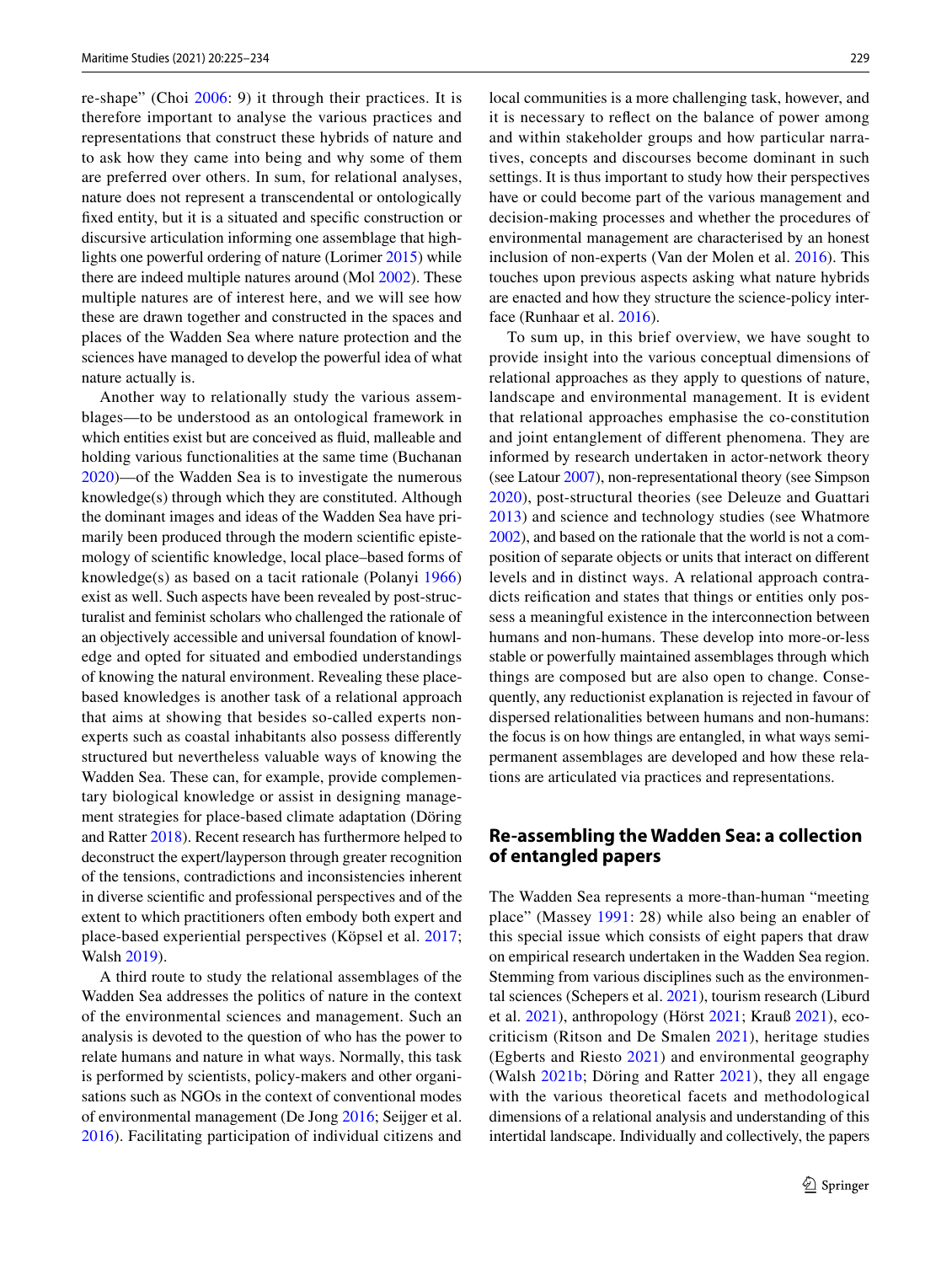aim to address how a relational perspective on the various topics investigated can contribute to see the Wadden Sea differently and what that means management- and policy-wise.

The frst paper in this thematic issue, written by Mans Schepers, Erik Meijles, Jan Bakker and Theo Spek, addresses the problem of disciplinary fragmentation in science and sectoral divisions in policy-making. They show that such a division of knowledge(s) leads in practical terms to the problematic separation of cultural and natural landscapes. Based on a critical inspection of this hybrid ontology of nature, Schepers et al. reveal that nature is always constructed out of an intricate combination of disciplinary knowledge $(s)$  and offer a holistic approach that aims to overcome these limitations. They propose the dynamic concept of an integrative analysis of geographical, biological and cultural landscape forces whose triangulation reveals that the resulting landscape is an outcome of these interconnected processes (see also the contributions by Döring and Ratter [2021](#page-8-33) and by Krauß [2021\)](#page-9-43). The visualisation of these processes holds the potential to rejig in this case the politics of landscape management and offers new ways to relate to and engage with the multiplicities of the landscape (see the papers by Walsh [2021b](#page-10-3) and Egberts and Riestro [2021\)](#page-8-32).

Cormac Walsh's ([2021b\)](#page-10-3) contribution to this special issue reveals how national parks are rooted in local places and socio-cultural and historical contexts. Based on these insights and an in-depth analysis of the articulation and negotiation of nature-culture relations in protected area management at the Danish Wadden Sea (see also Liburd et al. [2021\)](#page-9-42), he examines the role played by hybrid concepts of nature-culture relations in this contested context. He shows a pluralist, and inclusive dialogue on nature-culture relations is facilitated by the use of pluralist governance structures and fexible spatial boundaries. His refections on the relationship between the pluralist institutional structures in Denmark and relational understandings of nature and landscape (see Döring and Ratter [2021](#page-8-33)) show how the management of this protected area exhibits a politics of nature that considerably difers from those prevalent on the Dutch and German North Sea coasts.

Linde Egberts and Svava Riesto's paper methodologically engages with the relationships between climate change, landscape and heritage. Sea level rise draws architects and spatial planners into one hybrid of nature and culture and challenges them in how they deal with heritage in the context of climate adaptation strategies (see also Hörst [2021](#page-8-31)). By analysing the Marconi dike reinforcement project in Delfzijl, they show how the natural and geological heritage of the Wadden Sea was given emphasis while the rich cultural landscape of the region was barely taken into consideration. This political division of nature and culture not only informed the diking project, but it also nestled in public perception and local policy. Planners and architects followed this established rationale and though unconsciously neglected the cultural necessities of the project for other ways of dealing with natures. Having defned this gap, Egberts and Riesto suggest applying the heritage production model of Ashworth and Tunbridge which holds the potential to develop a more relational arrangement of nature and culture important for spatial planning in times of looming climate change.

The need for a more nuanced understanding of how people relate to nature and how this, in turn, could be aligned with the UN Sustainable Development Goal 11 (sustainable cities and communities), is investigated by Janne Liburd, Bodil Blichfeld and Eva Duedahl. They reveal, on the basis of a large number of walking interviews, the multifaceted understandings, interpretations and appreciations of nature held by inhabitants of the Danish Wadden Sea coastal region. Here, various hybrid imaginaries of nature such as not only wild, untouched or free of cultural heritage emerge and are based on embodied encounters with the landscape (see also Döring and Ratter [2021;](#page-8-33) Krauß [2021](#page-9-43)). This situated knowledge and the conceptualisations of nature(s) hold the potential to provide a more nuanced insight into the local framings of what nature is, while at the same time it can also help to advance nature conservation and the management of the Danish Wadden Sea National park (see Walsh [2021b](#page-10-3)). The suggested idea of a re-arrangement of knowledge(s) and a subsequent change of the politics of nature can assist in transcending current dichotomies and reshape the protection and management of the cultural and natural heritage. In doing so, it would also provide new dimensions to the UN Sustainable Development Goal 11 by explicitly exploring its inclusive aspects.

Katie Ritson and Eveline de Smalen explore in their paper the potentials of the Wadden Sea for re-imaging the Anthropocene. The challenge here resides in the fact that the concept of the Anthropocene merges geological time with recent historical and current events while also reaching out into various futures addressing geographical and generational implications (see also Hörst [2021](#page-8-31)). The entanglement of these diferent dimensions is conceptually problematic for a linear understanding of the Anthropocene but the Wadden Sea with its interactive materialisation of paradoxes and conceptual inconsistencies—the intertidal landscape as both land and sea—offers the potential of a mental provocation (see also Krauß [2021\)](#page-9-43). The analysis of textual representations in literary and artistic works about the Wadden Sea reveals insight into unexpected but nevertheless plausible imaginaries which are used to provide a creative and skilful way to re-arrange prevailing hybrids of nature. In brief, these imaginaries of the Wadden Sea provide a reservoir for a productive and fresh engagement with the concept of the Anthropocene.

The Wadden Sea furthermore represents a space shared by many species as well as humans. Here, the various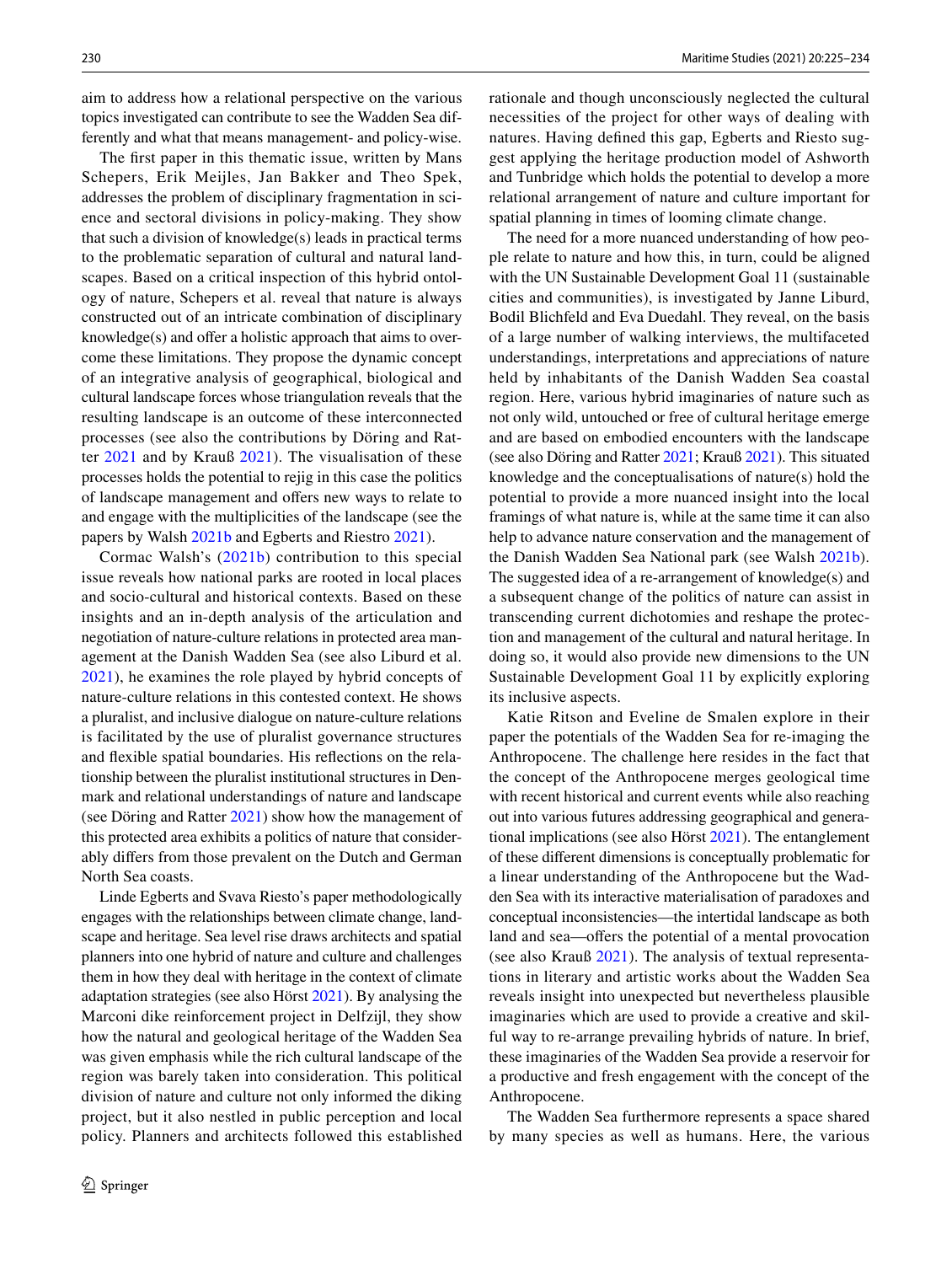relationships between humans and non-humans develop and are investigated by Doortje Hörst. Conducting participant observation in a seal rehabilitation project during seal releases, beach clean-ups and an auto-ethnographic investigation of an exhibition at a visitor's centre in the Dutch Wadden Sea, it becomes apparent how diferent natures are brought into being. Her site-specifc investigations reveal the positions people take up while relating to the Wadden Sea. This aspect is used to unveil and analyse hybrids of nature while at the same the interactive complexities of these processes are uncovered (see also Döring and Ratter [2021](#page-8-33)). Attempts to purify nature and to powerfully enact them are analysed with regard to the impact such perspectives might have for caring about the Wadden Sea ecosystem and for seals in particular. The apparent fuid and dynamic relations formed between humans and non-humans enable multiple engagements, offering alternative ways of doing nature protection (see also Walsh [2021b](#page-10-3) as well as Liburd et al. [2021](#page-9-42)).

Martin Döring's and Beate Ratter's contribution deals with a relational study of the North Frisian coastscape (see Schepers et al. [2021\)](#page-9-17). Based on relational approaches in human geography, they empirically engage with a morethan-representational understanding of landscape that challenges the dichotomy of land (nature) and landscape (culture). This approach is developed further by an 'enactivist' understanding of language, with which the livingness of coastscape-human interactions was revealed during walking interviews (see also Liburd et al. [2021;](#page-9-42) Ritson and De Smalen [2021](#page-9-44)). Their study exhibits situated knowledge(s) about the coastscape and shows how deeply humans and their coastscapes are intertwined. These emerging relations characterise a coast-multiple that hold the potential to inspire future management practices, shifting emphasis away from a purely science-informed understanding of the coast by redistributing expertise and balancing the social roles of those involved in the topic under scrutiny (see also Egberts and Riesto [2021](#page-8-32)). They state that the insight that the coast is multiple is just a start, but perhaps an entry point to manage the German Wadden Sea coastscape in a more integrated way (see also Walsh [2021b](#page-10-3)).

Finally, an autoethnographic exercise undertaken by Werner Krauß reveals the many associations and implications of the Wadden Sea while sitting for more than 10 h on a bench at the coast of Dangast in East Frisia (see also Liburd et al. [2021](#page-9-42)). The noticing work undertaken here is infuenced by the rhythm of the incoming tides, by the place, the plants and the animals and many other things to which Krauß relates during his exercise. Revealing the view, the smells and sounds become an important ingredient in Krauß's stream of consciousness and develop into earthbound lines of thought (see also Döring and Ratter [2021\)](#page-8-33). This human and non-human intermingling helps him to reveal so-called atmospheres that characterise places but are hard to reveal at the same time (see also Hörst [2021](#page-8-31)). Attentive noticing and attentive writing (see also Ritson and de Smalen [2021\)](#page-9-44) are depicted as ways of relating to and articulating naturecultures of the Wadden Sea through situated knowledge(s).

### **Openings and further avenues for research**

The previous sections provided an overview of the foundations of a relational approach and how it can be applied to analyse the nature-cultures, situated knowledge(s) and the politics of nature at the Wadden Sea. We are aware of the fact that such a perspective considerably challenges current research undertaken on the Wadden Sea specifcally, and on the coast in general, but we are also convinced that it complements this scholarship. Indeed, the relational analyses undertaken here build on previous research and acknowledge that it would have not been possible to perform this type of investigation without such a solid foundation. We thus hope that this special issue with its papers is openly received and discussed among those doing research on the Wadden Sea.

Moreover, this special issue reaches out to those who are interested in conducting research on coastal areas beyond the Wadden Sea and their inherent dynamics. The human and relational interferences studied here (Ryan [2016\)](#page-9-45), we hope, will provide food for thought for a type of research that avoids "the hierarchical understanding of 'the human'" (Mol [2021:](#page-9-7) 1). The theories applied in this special issue draw together a variety of engagements with the littoral and show that doings such as words, practices, routines etc. sometimes powerfully entangle and shape the articulations of coastal nature-cultures. It is of vital interest which ones are silenced while an investigation of those which get enacted is also important as it is their present materiality one has to deal with in view of tourism, the protection of nature, developing coastal defence and looming climate change. The shift away from what one might call 'human exceptionalism' towards a perspective informed by relational and multispecies scholarship might contribute to bringing forward other ways of dealing with the shifting 'materialities', 'livingness' and dynamics of the littoral.

So rather than 'concluding' this editorial, we would like to reach out and are curious as to how colleagues working on the Wadden Sea or coastal places and spaces will get involved with the research published here. It could become an opening for a future strand of research that is relationally inspired and by doing so is able to engage with the many conceptual, methodological and empirical challenges the littoral holds—a place where the land meets the sea and whose genuine state infltrates the dichotomy of nature and culture.

**Acknowledgements** We would like to cordially thank Silke Hoppe and Joeri Scholtens at MAST for helping us with the various editorial and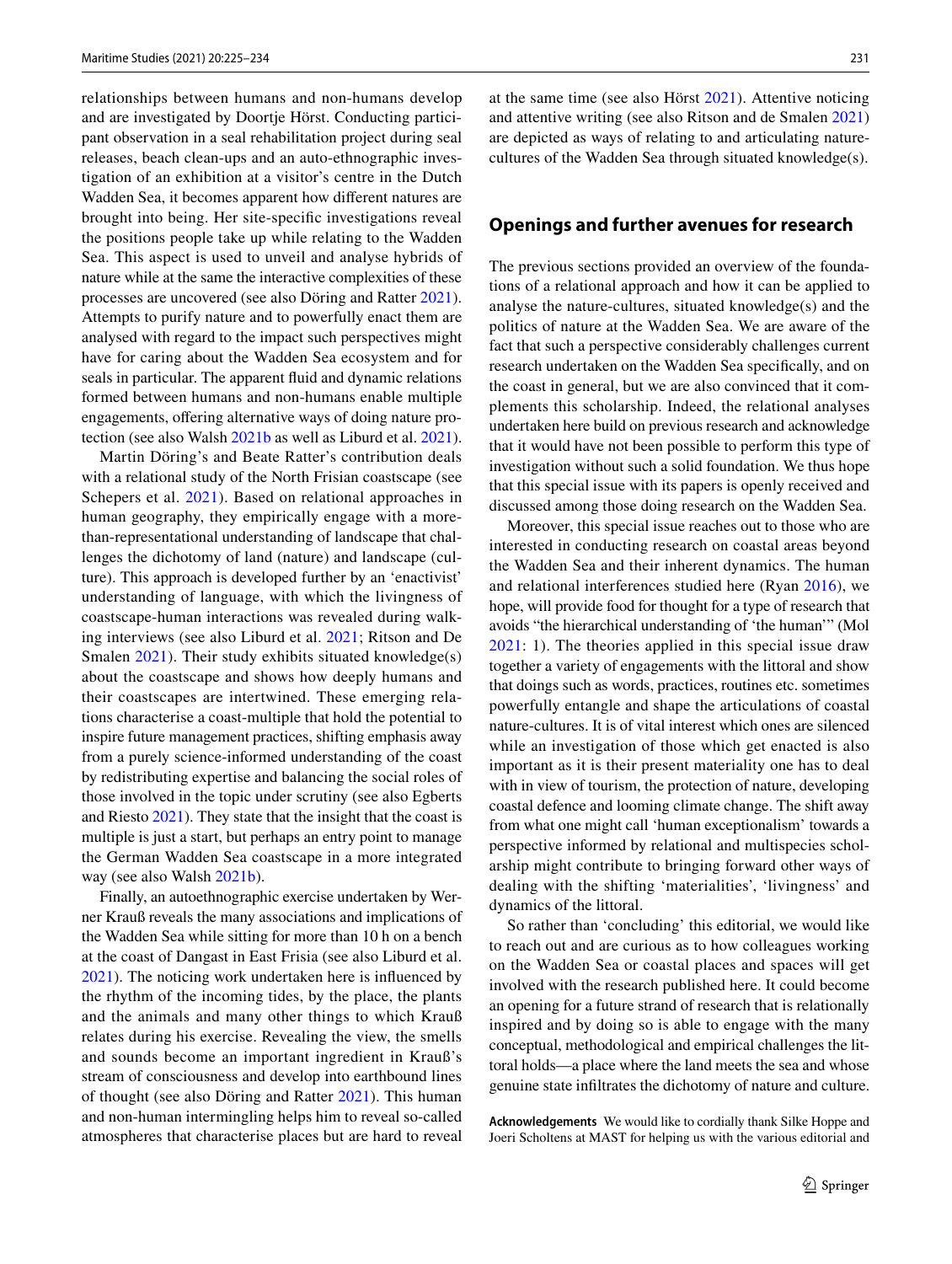other issues revolving around this special issue. Your 'steering skills' and support are very much appreciated! Furthermore, a big THANK YOU goes to 'our' devoted authors who were willing to engage with the Wadden Sea from a relational point of view and who have spent their time writing and revising their papers, and the reviewers who have provided constructive criticism on each of the papers. Thanks also to research institute CLUE+ at Vrije Universiteit Amsterdam for enabling that all papers in the issue could be published in open access.

#### **Author contribution** Not applicable.

**Funding** Open Access funding enabled and organized by Projekt DEAL.

**Availability of data and material** Not applicable.

#### **Code availability** Not applicable.

**Open Access** This article is licensed under a Creative Commons Attribution 4.0 International License, which permits use, sharing, adaptation, distribution and reproduction in any medium or format, as long as you give appropriate credit to the original author(s) and the source, provide a link to the Creative Commons licence, and indicate if changes were made. The images or other third party material in this article are included in the article's Creative Commons licence, unless indicated otherwise in a credit line to the material. If material is not included in the article's Creative Commons licence and your intended use is not permitted by statutory regulation or exceeds the permitted use, you will need to obtain permission directly from the copyright holder. To view a copy of this licence, visit <http://creativecommons.org/licenses/by/4.0/>.

#### **References**

- <span id="page-8-14"></span>Allemeyer, Marie Louisa. 2006. *Kein Land ohne Deich…!* In *Lebenswelten einer Küstengesellschaft in der frühen Neuzeit*. Göttingen: Vandenhoeck and Ruprecht.
- <span id="page-8-10"></span>Barad, Karen. 2007. *Meeting the universe halfway: quantum physics and the entanglement of matter and meaning*. Durham: Duke University Press.
- <span id="page-8-23"></span>Behringer, Wolfgang. 2009. *A cultural history of climate*. Cambridge: Polity.
- <span id="page-8-11"></span>Boere, Gerard C., and Theunis Piersma. 2012. Flyway protection and the predicament of our migrant birds: a critical look at international conservation policies and the Dutch Wadden Sea. *Ocean and Coastal Management* 68: 157–168.
- <span id="page-8-28"></span>Buchanan, Ian. 2020. *Assemblage theory and method: an introduction and guide*. London: Bloomsbury.
- <span id="page-8-9"></span>Choi, Myung-Ae. 2006. More-than-human geographies of nature: towards a careful political ecology. [https://www.kgeography.or.](https://www.kgeography.or.kr/media/11/fixture/data/bbs/publishing/journal/51/05/02.pdf) [kr/media/11/fxture/data/bbs/publishing/journal/51/05/02.pdf](https://www.kgeography.or.kr/media/11/fixture/data/bbs/publishing/journal/51/05/02.pdf). Accessed 5 August 2021)
- <span id="page-8-3"></span>Callon, Michel. 2011. *Acting in an uncertain world: an essay on technological democracy*. Massachusetts: MIT Press.
- <span id="page-8-4"></span>Castree, Noel. 2005. *Nature*. London: Routledge.
- <span id="page-8-25"></span>Chakrabarty, Dipesh. 2009. The climate of history: four theses. *Critical Enquiry* 35: 197–222.
- <span id="page-8-30"></span>Deleuze, Gilles, and Félix Guattari. 2013. *A thousand plateaus: capitalism and schizophrenia*. London: Bloomsbury.
- <span id="page-8-19"></span>Descola, Philippe. 2013. *Beyond nature and culture*. Chicago: University of Chicago Press.
- <span id="page-8-2"></span>Döring, Martin, and Beate Ratter. 2018. Coastal landscapes: the relevance of researching coastscapes for managing coastal change in North Frisia. *Area* 50: 169–176.
- <span id="page-8-21"></span>Döring, Martin, Imme Petersen, Anne Brüninghaus, and Regine Kollek. 2018. *Contextualising systems biology: presuppositions and implications of a new approach in Biology*. New York: Springer.
- <span id="page-8-33"></span>Döring, Martin, and Beate Ratter. 2021. "I show you *my* coast…"—a relational study of coastscapes in the North Frisian Wadden Sea. *Maritime Studies*. [https://doi.org/10.1007/s40152-021-00239-w.](https://doi.org/10.1007/s40152-021-00239-w)
- <span id="page-8-20"></span>Dupré, John. 2021. *The metaphysics of biology*. Cambridge: Cambridge University Press.
- <span id="page-8-1"></span>Egberts, Linde. 2018. Moving beyond the hard boundary: overcoming the nature-culture divide in the Dutch Wadden Sea. *Cultural Heritage Management and Sustainable Development* 9: 62–73.
- <span id="page-8-17"></span>Egberts, Linde, and Meindert Schoor, eds. 2018. *Waddenland outstanding. History, landscape and cultural heritage of the Wadden Sea region*. Amsterdam: Amsterdam University Press.
- <span id="page-8-32"></span>Egberts, Linde, and Svava Riesto. 2021. Raise the dikes and re-use the past? Climate adaptation planning as heritage practice. *Maritime Studies*.<https://doi.org/10.1007/s40152-021-00226-1>.
- <span id="page-8-12"></span>Enemark, Jens. 2021. *A model system of transboundary management. The trilateral Wadden Sea cooperation 1987-2014. A personal account*. Zuidhorn: Enemark Consulting.
- <span id="page-8-16"></span>Fischer, Ludwig, ed. 1997. *Kulturlandschaft Nordseemarschen*. Westerhever: Hever Verlag.
- <span id="page-8-15"></span>Fischer, Ludwig. 2011. Küste – Von der Realität eines mentalen Konzepts. In *Küstenmentalität und Klimawandel: Küstenwandel als kulturelle und soziale Herausforderung*, ed. Ludwig Fischer and Karsten Reise, 31–54. München: Oekom Verlag.
- <span id="page-8-18"></span>Haraway, Donna. 1985. *Simians, cyborgs, and women: the reinvention of nature*. London: Routledge.
- <span id="page-8-26"></span>Harrison, Stephan, Steve Pile, and Nigel Thrift, eds. 2004. *Patterned ground: entanglements of nature and culture*. London: Reaction Books.
- <span id="page-8-6"></span>Harvey, David. 1996. *Justice, nature and the geography of diference*. Oxford: Blackwell.
- <span id="page-8-5"></span>Hinchlife, Steven. 2007. *Geographies of nature: Societies, environments, ecologies*. London: Sage.
- <span id="page-8-31"></span>Hörst, Doortje. 2021. Caring for seals and the Wadden Sea: multispecies entanglements in seal rehabilitation. *Maritime Studies* 2021. <https://doi.org/10.1007/s40152-021-00235-0>.
- <span id="page-8-8"></span>Horn, Eva, and Hannes Bergthaller. 2019. *The Anthropocene. Key issues for humanities*. London: Taylor and Francis.
- <span id="page-8-27"></span>Ingold, Tim. 2000. *Perception of the environment: essays in livelihood, dwelling and skill*. London: Routledge.
- <span id="page-8-24"></span>Ingold, Tim. 2005. Epilogue: Towards a politics of dwelling. *Conservation and Society* 3: 501–508.
- <span id="page-8-13"></span>Jakuboski-Tiessen, Manfred. 1992. *Sturmfut 1717: Bewältigung einer Naturkatarstrophe in der frühen Neuzeit*. Berlin: de Guyter.
- <span id="page-8-0"></span>Jones, Owain. 2009a. Nature-Culture. In *International encyclopedia of human geography, Vol. 7*, ed. Robert Kitchen and Nigel Thrift, 309–323. Oxford: Elsevier.
- <span id="page-8-22"></span>Jones, Owain. 2009b. After nature: Entangled worlds. In *A companion to environmental geography*, ed. Noel Castree, David Demeritt, Dana Livermann, and Bruce Rhoads, 294–312. London: Wiley.
- <span id="page-8-7"></span>Owain, Jones, and Paul Cloke. 2002. *Tree culture: the place of trees and trees in their place*. London: Bloomsbury.
- <span id="page-8-29"></span>de Jong, Folkert. 2016. Ecological knowledge and the North Sea environmental policies. *Environmental Science and Policy* 55: 449–455.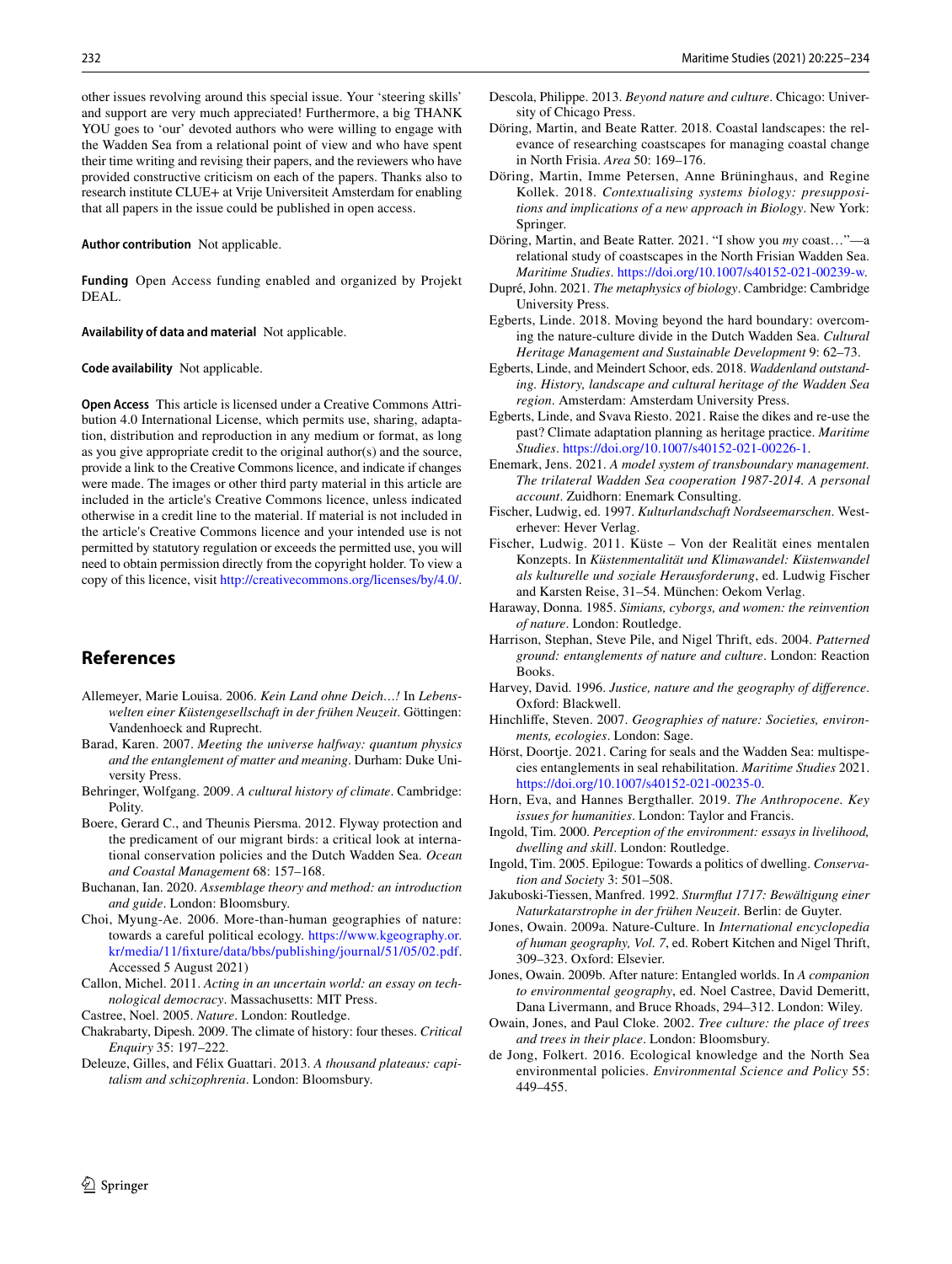- <span id="page-9-36"></span>Köpsel, Vera, Cormac Walsh, and Catherine Leyshon. 2017. Landscape narratives in practice: Implications for climate change adaptation. *Geographical Journal* 183: 175–186.
- <span id="page-9-1"></span>Krauß, Werner. 2005. The natural and cultural landscape heritage in Northern Friesland. *International Journal of Heritage Studies* 11: 39–52.
- <span id="page-9-43"></span>Krauß, Werner. 2021. Coastal atmospheres: the peninsula of the blessed and the art of noticing. Maritime Studies (2021)[.https://](https://doi.org/10.1007/s40152-021-00241-2) [doi.org/10.1007/s40152-021-00241-2](https://doi.org/10.1007/s40152-021-00241-2)
- <span id="page-9-0"></span>Latour, Bruno. 1993. *We have never been modern*. Cambridge: Cambridge University Press.
- <span id="page-9-4"></span>Latour, Bruno. 2007. *Reassembling the social: an introduction to actornetwork theory*. Oxford: Oxford University Press.
- <span id="page-9-33"></span>Latour, Bruno. 2018. *An inquiry into modes of existence: an anthropology of the moderns*. Harvard: Harvard University Press.
- <span id="page-9-5"></span>Law, John. 1993. *Organising modernity: social ordering and social theory*. Oxford: Blackwell.
- <span id="page-9-42"></span>Liburd, Janne, Bodil Blichfeldt, and Eva Duedahl. 2021. Transcending the nature/culture dichotomy: cultivated and cultured World Heritage nature. *Maritime Studies* 2021. [https://doi.org/10.1007/](https://doi.org/10.1007/s40152-021-00229-y) [s40152-021-00229-y](https://doi.org/10.1007/s40152-021-00229-y).
- <span id="page-9-34"></span>Lorimer, Jamie. 2015. *Wildlife in the Anthropocene Conservation after nature*. Minneapolis: University of Minnesota Press.
- <span id="page-9-14"></span>MacNaghten, Phil, and John Urry. 1998. *Contested Natures*. London: Sage.
- <span id="page-9-41"></span>Massey, Doreen. 1991. A global sense of place. *Marxism Today*, June: 24-29.
- <span id="page-9-22"></span>Meier, Dirk, Hans Joachim Kühn, and Guus J. Borger. 2013. *Der Küstenatlas: Das Schleswig-holsteinische Wattenmeer in Vergangenheit und Gegenwart*. Heide: Boyens.
- <span id="page-9-6"></span>Mol, Annemarie. 2002. *The body multiple: ontology in medical practice*. Durham: Duke University Press.
- <span id="page-9-7"></span>Mol, Annemarie. 2021. *Eating in Theory*. Durham: Duke University Press.
- <span id="page-9-38"></span>van der Molen, Franke, Henny van der Windt, and Jaques Zwart. 2016. The interplay between knowledge and governance: insights form the governance of recreational boating in the Dutch Wadden Sea area, 1981-2014. *Environmental Science and Policy* 55: 436–448.
- <span id="page-9-32"></span>Müller, Martin. 2015. Assemblages and actor-networks: rethinking socio-material power, politics and spaces. *Geography Compass* 9: 27–41.
- <span id="page-9-9"></span>Murdoch, Jonathan. 2005. *Post-structuralist geography: a guide to relational space*. London: Sage.
- <span id="page-9-16"></span>Oost, Albert Peter, Piet Hoekstra, Ane P. Wiersma, Burghard Flemming, Evert Jan Lammerts, Morten Pejrup, Jacobus L.A. Hofstede, Bert van der Valk, Patrick Kiden, Jesper Bartholdy, M.W. van der Berg, Peter C. Vos, Steven de Vries, and Z.B. Wang. 2012. Barrier island management: lessons from the past and directions for the future. *Ocean & Coastal Management* 68: 18–38.
- <span id="page-9-31"></span>O'Malley, Maureen. 2014. *Philosophy of microbiology*. Cambridge: Cambridge University Press.
- <span id="page-9-35"></span>Polanyi, Michael. 1966. *The tacit dimension*. London: Routledge.
- <span id="page-9-29"></span>Pye, Michael. 2015. *The edge of the world: how the North Sea made us who we are*. London: Penguin.
- <span id="page-9-23"></span>Quedens, Georg. 2010. *Nordsee – Mordsee*. Hamburg: Ellert & Richter Verlag.
- <span id="page-9-25"></span>Ratter, Beate, and Cormac Walsh. 2019. Küstenlandschaften. In *Olaf Kühne, Florian Weber, Karsten Berr, and Corinna Jenal*, ed. Handbuch Landschaft, 699–710. Wiesbaden: Springer Verlag.
- <span id="page-9-18"></span>Reise, Karsten. 2014. *A natural history of the Wadden Sea: riddled by contingencies*. Wilhelmshaven: Common Wadden Sea Secretariat.
- <span id="page-9-13"></span>Reise, Karsten. 2015. *Kurswechsel Küste*. In *Was tun, wenn die Nordsee steigt?* Kiel: Wachholz.
- <span id="page-9-19"></span>Reise, Karsten, Martin Baptist, Peter Burbridge, Norbert Dankers, Ludwig Fischer, Burkhard Flemming, Albert Oost, and Cor Smit. 2010. The Wadden Sea – a universally outstanding tidal wetland. *Wadden Sea Ecosystem* 29: 7–24.
- <span id="page-9-24"></span>Ritson, Katie. 2018. *The shifting sands of the North Sea lowlands: literary and historical imaginaries*. London: Routledge.
- <span id="page-9-44"></span>Ritson, Katie, and Eveline de Smalen. 2021. Imagining the Anthropocene with the Wadden Sea. *Maritime Studies*. [https://doi.org/10.](https://doi.org/10.1007/s40152-021-00230-5) [1007/s40152-021-00230-5.](https://doi.org/10.1007/s40152-021-00230-5)
- <span id="page-9-10"></span>Robbins, Paul. 2007. *Lawn people: how grasses, weeds, and chemical makes us who we are*. Philadelphia: Temple University Press.
- <span id="page-9-20"></span>Rösner, Hans-Ulrich. 2018. The Wadden Sea: a natural landscape outside the dikes. In *Waddenland Outstanding. History, Landscape, and the Cultural Heritage of the Wadden Sea Region*, ed. Linde Egberts and Meindert Schoor, 81–94. Amsterdam: Amsterdam University Press.
- <span id="page-9-39"></span>Runhaar, Hens, Henny van der Windt, and Jan van Tatenhove. 2016. Productive science-policy interactions for sustainable coastal management: conclusions from the Wadden Sea area. *Environmental Science and Policy* 55: 467–471.
- <span id="page-9-45"></span>Ryan, Anna. 2016. *Where land meets sea: coastal explorations of landscape, representation and spatial experience*. London: Routledge.
- <span id="page-9-17"></span>Schepers, Mans, Erik Meijles, Jan Bakker, and Theo Spek. 2021. A diachronic triangular perspective on landscapes: a conceptual tool for research and management applied to Wadden Sea salt marshes. *Maritime Studies* 2021. [https://doi.org/10.1007/](https://doi.org/10.1007/s40152-021-00215-4) [s40152-021-00215-4](https://doi.org/10.1007/s40152-021-00215-4).
- <span id="page-9-37"></span>Seijger, Chris, Henriëtte Otter, Jan van Tatenhove, and Geert de Wulf. 2016. Socially robust knowledge in coastal projects. *Environmental Science and Policy* 55: 393–407.
- <span id="page-9-40"></span>Simpson, Paul. 2020. *Non-representational theory*. London: Routledge.
- <span id="page-9-26"></span>Steensen, Thomas. 2018. The North Frisians and the Wadden Sea. In *Waddenland outstanding: history, landscape and cultural heritage of the Wadden Sea region*, ed. Linde Egberts and Meindert Schroor, 95–118. Amsterdam: Amsterdam University Press.
- <span id="page-9-27"></span>Steensen, Thomas. 2020. *Die Friesen: Menschen am Meer. Geschichte, Landschaft, Kultur und Sprache*. Kiel: Wachholz.
- <span id="page-9-11"></span>Stenseke, Marie. 2018. Connecting relational values and relational landscape approaches. *Current Opinion in Environmental Sustainability* 35: 82–88.
- <span id="page-9-21"></span>Stock, Martin. 2020. *Meerlandschaften im Rhythmus der Gezeiten*. Hamburg: Klaas Jarchow Media Buchverlag.
- <span id="page-9-15"></span>Thrift, Nigel. 1996. *Spatial Formations*. London: Sage.
- <span id="page-9-8"></span>Thrift, Nigel. 2007. *Non-representational theory: space, politics, afect*. London: Routledge.
- <span id="page-9-30"></span>VROM. 1999. *Planologische Kernbeslissing Derde Nota Waddenzee*. Den Haag: Ministery of Housing, Spatial Planning and Environmental Management (VROM).
- <span id="page-9-2"></span>Walsh, Cormac. 2018. Metageographies of coastal management: negotiating spaces of nature and culture at the Wadden Sea. *Area* 50: 177–185.
- <span id="page-9-12"></span>Walsh, Cormac. 2019. Integration of expertise or collaborative practice? Coastal management and climate adaptation at the Wadden Sea. *Ocean and Coastal Management* 167: 78–86.
- <span id="page-9-28"></span>Walsh, Cormac. 2020. Landscape imaginaries and the protection of dynamic nature at the Wadden Sea. *Rural Landscapes: Society, Environment, History* 7.<https://doi.org/10.16993/rl.55>
- <span id="page-9-3"></span>Walsh, Cormac. 2021a. Zwischen, Ruhe und, Unberührtheit: Landschaftsbilder am Wattenmeer im internationalen Vergleich. In *Landschaftsbilder und Landschaftsverständnisse in Politik und*